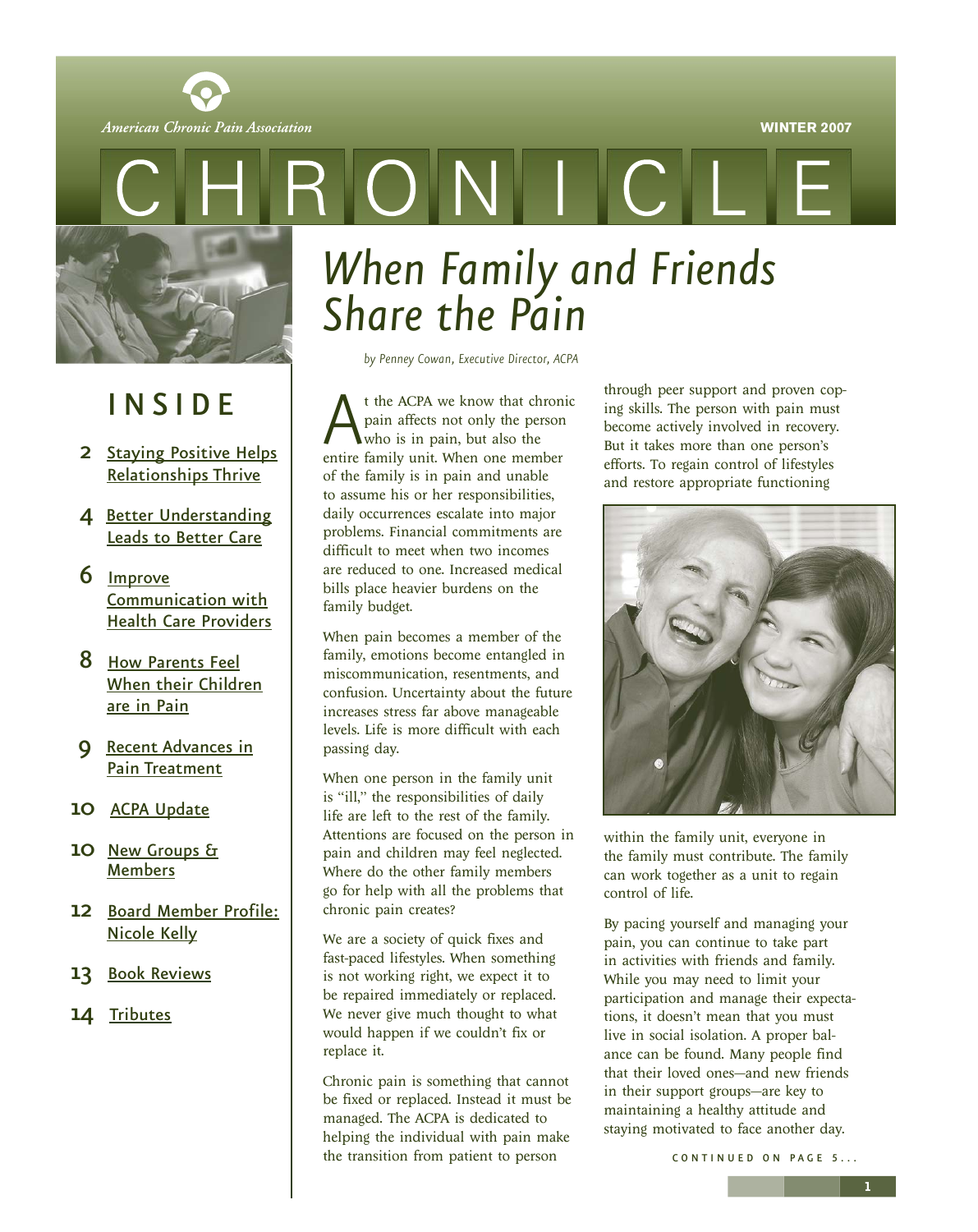# <span id="page-1-0"></span>*Staying Positive Helps Relationships Thrive*

*by Sally Price*

**P**enny Rickhoff, an ACPA facilita<br>in Scottsdale, Arizona, knows he<br>in affects relationship<br>It's her belief that she lost a husband enny Rickhoff, an ACPA facilitator in Scottsdale, Arizona, knows how chronic pain affects relationships. and several friends, including a best friend, due to her chronic pain.

But the last thing she wants is pity. Penny believes that everything always turns out well for her, with the ACPA playing a large part in her good fortune.

At the time of her divorce 14 years ago, Penny was suffering from failed back syndrome due to the effects of osteoarthritis, degenerative disc disease, a couple of accidents, facet joint syndrome, and infection in a disc space after surgery. Added to constant back pain were spasms in her eyelids and a burning pain in her eyes caused by Guillain-Barré syndrome. At times, she said, it felt like someone had stabbed her in the eye.

Her husband was a real estate developer. The stress of his job, added to her back pain and eye problems, made for a volatile situation. "I got really depressed. I thought I should do something for myself," said Penny. "I went to the Mayo Clinic, was put on medications for eye pain, sent to a psychiatrist, and ended up in a divorce."

But Penny has a knack for looking for the good side of any situation, and saw benefits in ending some of the negative aspects of her married life. "I had to give up a nursing career to follow him around the country. Now I could find out who I was," she said.



### *Different Needs Complicate Relationships*

She has also experienced the loss of friends due to her pain, she said. "My best friend just decided after 15 years that she didn't want to be friends with me anymore. I had always tried to be up for her, but she didn't want to put up with my situation. She was working and was healthy. I can't work. All I could talk about was my achievements before chronic pain."

Penny couldn't go to movies, take day trips, or attend dances where she might meet single people. "The few single friends I had don't call me anymore because I can't do things [they like to do]," she said.

But again Penny's belief that "life turns out for the good somehow" rang true. The ACPA group she has facilitated for 13 years introduced her to new people who have become wonderful friends.

*The ones who are true…will be by your side.*

"One is my best friend now. It's like when one door closes, another opens. Good things always happen to me eventually," she said.

Penny is currently finding out how good her new friends are. She was diagnosed earlier this year with small fiber neuropathy, which causes her feet to feel "like they're on fire all the time." Penny has been unable to walk much, and for awhile she couldn't drive. She found her support group friends to be most understanding. They would pick up prescriptions and groceries for her, and would visit her to play Scrabble or simply to cheer her up. "So out of all this I've really developed some closer friendships," she said.

### *Be Truthful to Manage Expectations*

Dating relationships can be especially challenging when chronic pain is involved. When she was dating, Penny didn't encounter particular problems, except for the guy who was impatient when she was slow going up steps. As she recalled, he asked, "Do you want me to carry you up?"

> | TOP | TOP | TOP | TOP | TOP | TOP | TOP | TOP | TOP | TOP | TOP | TOP | TOP | TOP | TOP | TOP | TOP | TOP | TOP | TOP | TOP | TOP | TOP | TOP | TOP | TOP | TOP | TOP | TOP | TOP | TOP | TOP | TOP | TOP | TOP | TOP | TOP CONTINUED ON PAGE 3...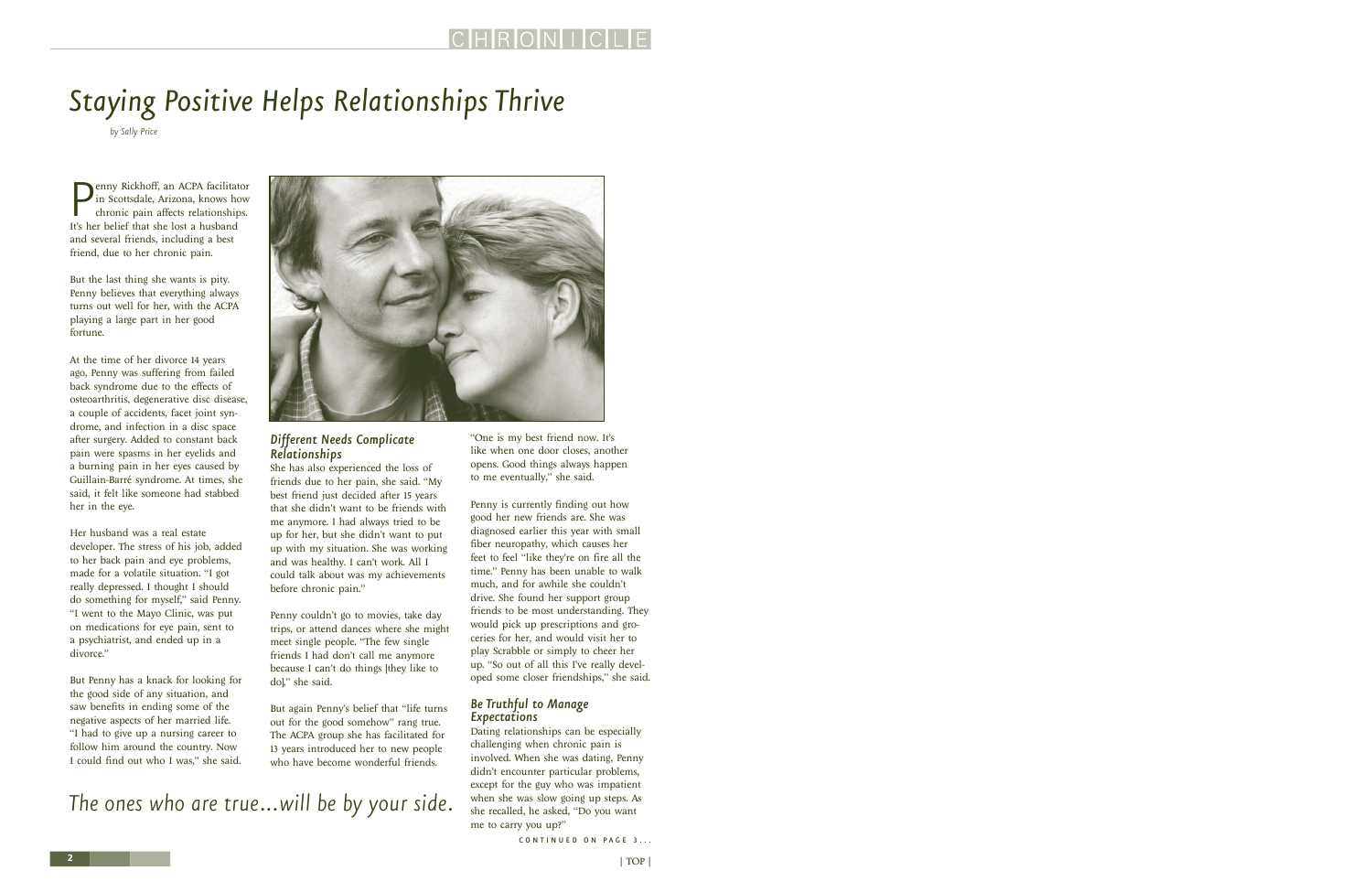### <span id="page-2-0"></span>*I have to share with them what I am feeling.*

#### CONTINUED FROM PAGE 2...

Other than that instance, she found most men she dated to be understanding, probably because she always made her situation clear. "I explain in the beginning that I have limitations, and say, 'I'd like to be friends with you but you have to understand there are times when I'm not dependable because of chronic pain.'"

"Most of the time it would work out fine," said Penny. "I'm a very truthful person. They would usually say, 'That's okay. That may happen to me' or 'I may have to cancel because something comes up at work.'"

A high level of truthfulness helps manage expectations in dating and other relationships. So does picking friends carefully, according to Penny. "I select people who don't care that I can't hike mountains or play tennis anymore," she said.

Penny has a surefire way to make and keep friends too. She is always trying new things, "so I'll have something to talk about," she said. People like interesting people, and Penny has traveled to over 50 countries, has her pilot's license, has been a nurse and substitute teacher, studied interior design, and is now writing books. She just finished a children's book she's hoping to publish and plans to write a book about chronic pain.

This book will deal with the problems people with pain have, many which she has witnessed as regional director for the ACPA for 10 years.

But the best advice for dealing with relationships when you have chronic pain, Penny said, is to have a positive attitude. "Act happy and positive about things. You can choose how you act about your pain around people."

### *Pain Can Change Attitudes*

Samantha Nagy, 27, ACPA regional director in Michigan, incurred chronic pain after a tree fell on her in early 2003, and now has fibromyalgia, low back problems of degenerative disc disease and herniated disc, and severe migraines. She found out the hard way how she should act around people.

"The way you handle the relationships in your life totally changes when you have chronic pain," she said. "For the first four years I handled my emotions and relationships completely wrong. I took out my frustrations and anger on the ones I loved, the ones who were the closest to me.

"I had a wall built up, shielding myself from any more harm. That was not the way to go about coping. I need the love, support, and guidance from my family and friends. I was fortunate that my loved ones were able to see



that I was having a hard time dealing with my pain and stuck by my side. They didn't turn away from me."

"My dad, boyfriend, and brother have been my rocks. I look back and realize how much I pushed them away and how bad I was to them. I'm so grateful that they were so patient with me and had so much faith in me. They knew that eventually I would come to terms with my conditions and learn acceptance."

#### *Learning to Accept the Situation*

Samantha said that acceptance and communication are the keys to healthy relationships when you have chronic pain. She added, "The most important thing that I learned is that I had to accept my pain and my situation. That was the starting point. After that, I was able to interact with my loved ones better. I was able to embrace their love and support. Once I learned acceptance, my relationships began to change for the better."

"I am no longer taking my aggression out on them. Instead, I talk with them, person-to-person, about what is bothering me. I talk to them about my pain and about my conditions. The only way my loved ones are able to understand what I am going through (or how I am feeling) is if I help them to understand. I have to share with them what I am feeling and why I am feeling this way."

It wasn't always easy. Some people that Samantha knew were "not up for dealing with a friend who has chronic pain, so they bailed," she said. "But the ones who are true, the ones who love you the most, will be by your side till the end."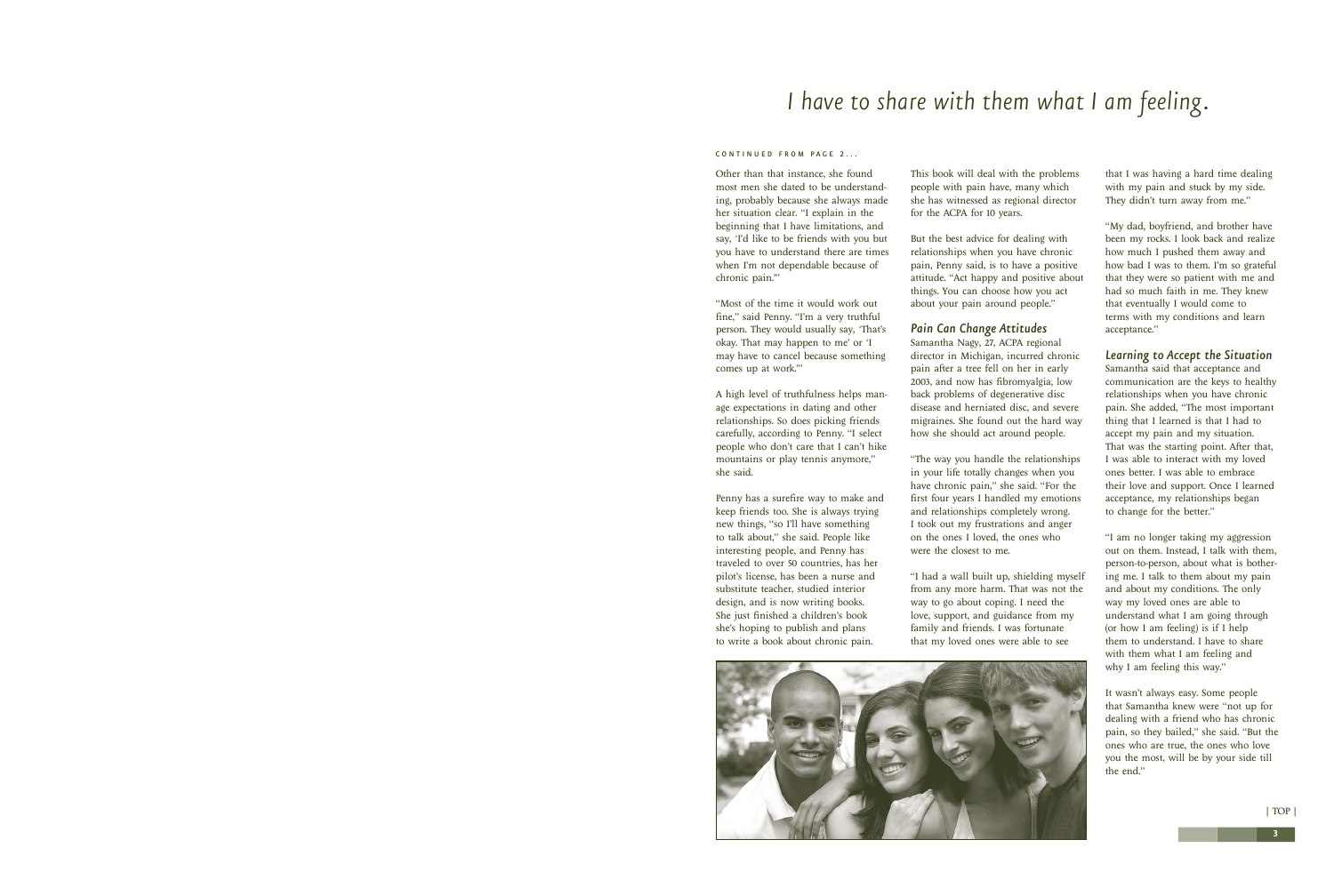# <span id="page-3-0"></span>*Better Understanding Leads to Better Care*

*by Robert N. Jamison, Ph.D.*

ndividuals with chronic medical<br>problems face a complicated and<br>sometimes overly bureaucratic<br>medical system. Today's doctors tend to ndividuals with chronic medical problems face a complicated and sometimes overly bureaucratic specialize in particular areas of medicine and as a person with chronic pain you may see a variety of specialists and healthcare professionals. Each of these individuals may have a different slant on your diagnosis and make a different recommendation for treatment. After being seen by many specialists you may feel confused about who is responsible for your care. In addition, your dealings with employers, insurance carriers, and lawyers may cause you to feel trapped by a system that is timeconsuming, complex, and frustrating.

Your doctor may be under pressure to see more patients as efficiently as possible. This works against your desire to have a one-to-one relationship with your doctor, to be regularly informed of your diagnosis and treatment, and to participate in an active way in your own care.

For you to [get the best service](http://www.theacpa.org/people/pain_program.asp) from the medical system, you need to speak up for yourself, gather information about possible treatments, and ask questions. Ideally you should try to participate in all decisions about your care.

Unfortunately each pain center, treatment program, and hospital has its own way of operating. Some clinics may be more welcoming of your input than others. Nevertheless, it is important that each person with pain understand the training and background of his or her provider. You should be able to identify biases among healthcare professionals on topics such as chronic opioid therapy, workers' compensation, second opinions, alternative medicine treatments, and the value of invasive procedures and behavioral techniques.



To help you improve your relationship with your health care providers, the following points are worth considering.

1. Learn which doctors are best for

you. Some physicians and healthcare providers who genuinely want to help you may not be able to do so because their training and expertise aren't relevant to your pain problem. These providers may not be up on the latest treatments and scientific literature and they may have trouble telling you that they don't know what to do. You should talk to other persons with pain to find out which doctors have been helpful to them. Try to figure out early on whether the doctor you are seeing can truly be helpful. Wasting months with a doctor who cannot help you will lead to more frustration and pain.

2. Strive to be understood. Chronic pain is a confusing condition to have, and it is also confusing to treat. Some doctors may have trouble totally understanding what is causing your pain.

Be consistent, honest, and clear in communicating with your doctor, and try not to be defensive if you aren't immediately understood. Don't hesitate to stand up for yourself as firmly and calmly as you can if you feel you aren't being heard.

3. Build Trust. Once you have found the doctor you feel can be most helpful to you, do all you can to get to know him or her and to build trust. He or she needs to know that you have good judgment and a strong sense of responsibility, particularly if the doctor is prescribing medication that can be abused. Being calm, straightforward, and friendly will help.

4. Do your homework. There are many useful websites devoted to describing treatments for pain—including [www.theacpa.org](http://www.theacpa.org). The more that you, as a healthcare consumer, know about options for treatment and the potential risks and benefits that each treatment can offer, the better you can make informed decisions.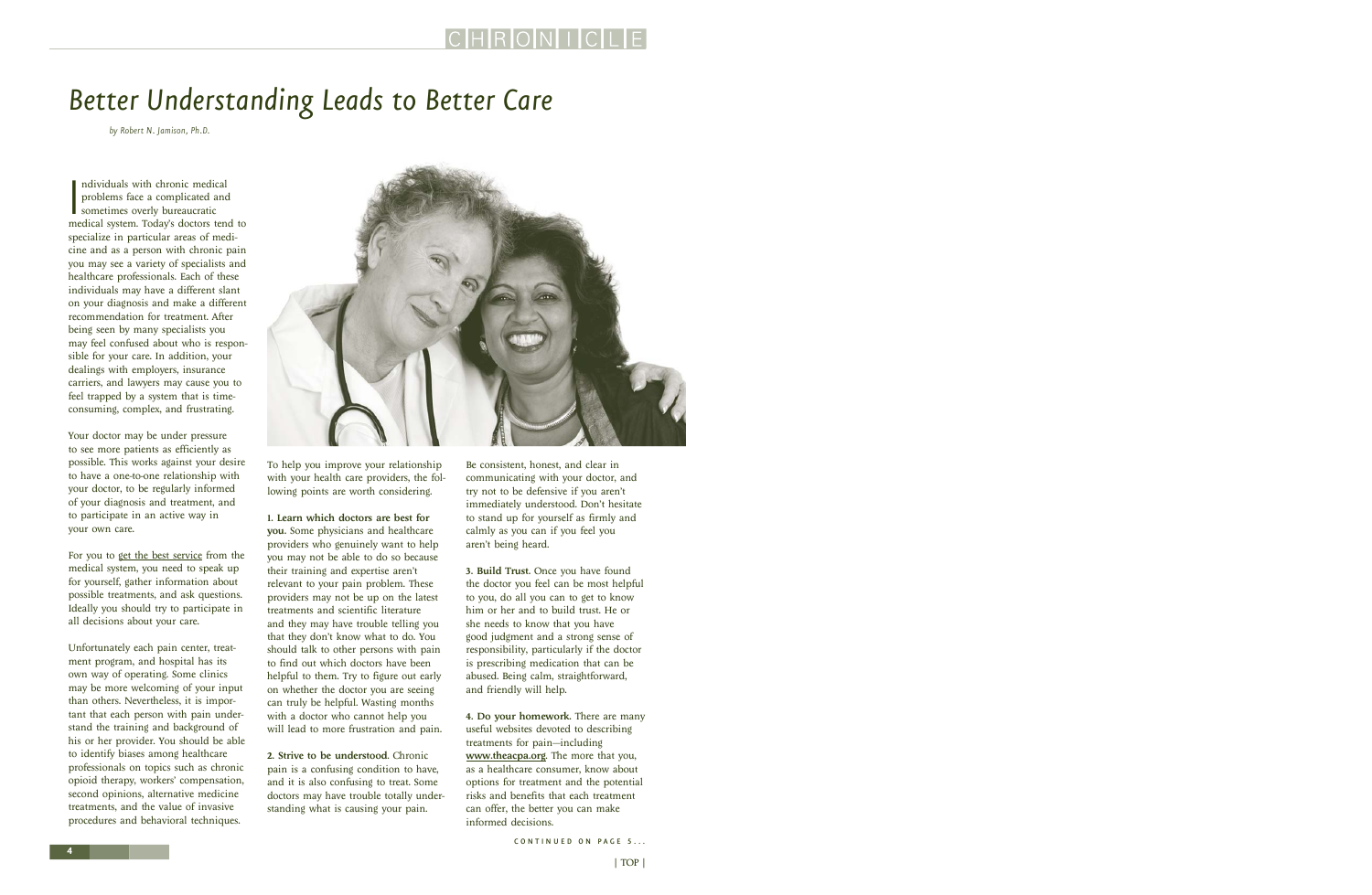### *Get to know your doctor and build trust.*

#### <span id="page-4-0"></span> $COM$  T I N II E D FROM PAGE  $\overline{A}$

5. Make the best use of your doctor's time. Doctors are under constant time pressure and appreciate you coming prepared for your appointment. Write down your questions in advance and bring along any information you have that may help your doctor understand your problem. Avoid turning your chronic pain into an emergency; that is, don't always wait until you are in a crisis to phone your doctor with urgent demands for immediate attention.

6. Get to know the people involved in your treatment. If the receptionists, office managers, nurses, physician assistants, and doctors involved get to know you as a pleasant, reasonable person, you will stand a better chance of getting prompt help when you really need it.

7. Work within the system. Find out from employees and other patients how your doctor's office or clinic is set up and then follow the standard procedures. If you don't, you may create problems and end up not getting the best treatment, even if you have the best intentions. For instance, some clinics require two days' notice for refilling prescriptions. Knowing this ahead of time will save aggravation later.

8. Use your pain management tools. By using pain management techniques such as pacing, problem-solving, and relaxation, you can improve your ability to cope with pain. When you have greater control of your pain, you will find it easier to work with your doctors and they will find you easier to treat.

Although we live in a society that offers the most advanced medical services in the world, the treatment of chronic pain is not an exact science. Much depends on your understanding of the problem, your active participation in dealing with it, and your relationships with healthcare professionals. By becoming knowledgeable, you can get the most from the medical system.

**Dr. Robert Jamison is a Clinical Psychologist and Associate Professor of Anesthesia and Psychiatry at Brigham and Women's Hospital, Harvard Medical School, Boston. Excerpts in this article are from his book "Learning to Master Your Chronic Pain," 1996.**

[| TOP |](#page-0-0)

### *Share the Pain* continued FROM PAGE 1...

#### *Helping Loved Ones Understand*

There is no way for another person to feel your pain. As the articles in this issue of *The Chronicle* discuss, it is more important for friends and family to understand what their role is in helping you manage the pain. The *[ACPA Family Manual](http://acpa.stores.yahoo.net/acfamman.html)* is an excellent resource for family members. It can help them realize that, while family members don't feel the physical pain, their lives are affected in similar ways. In this book they'll hear from other people who live with a person with pain and learn how to cope with the changes pain brings.

Many books that discuss how intimacy and relationships are affected by pain are listed in the [resources section](http://www.theacpa.org/people/helpful_reading.asp) of the ACPA web site. Here are two new books on this topic.

*Chronic Pain and the Family: A New Guide* (The Harvard University Press Family Health Guides) Julie K. Silver, M.D. 176 pages, Harvard University Press (October 25, 2004) [www.amazon.com](http://www.amazon.com)

*Chronic Pain and Family: A Clinical Perspective* by Ranjan Roy [www.amazon.com](http://www.amazon.com)



[| TOP |](#page-0-0)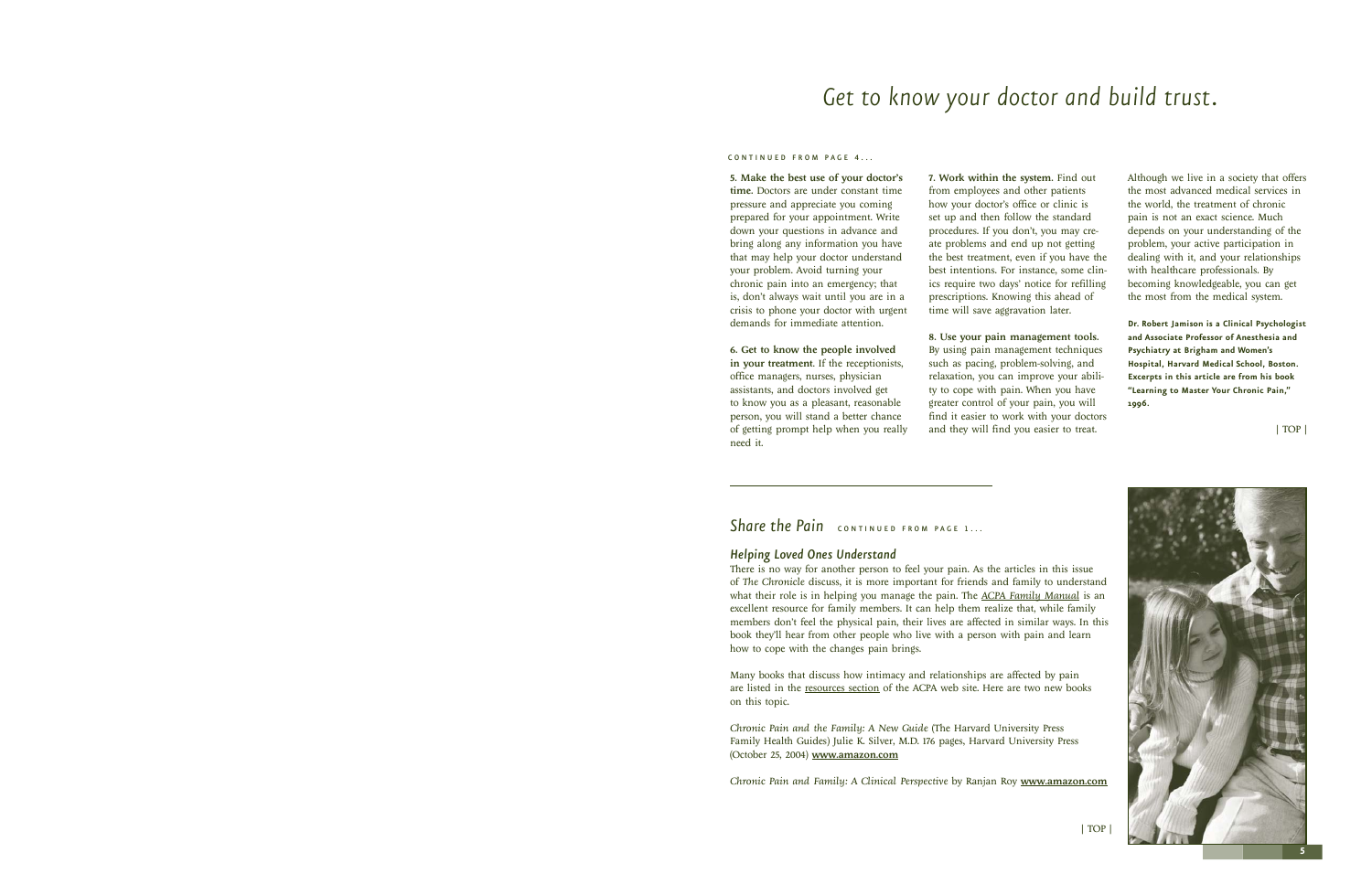### <span id="page-5-0"></span>*Improve Communication with Health Care Providers*

*by Layne Goble, Ph.D.*

A nyone experiencing chronic pain<br>
might find himself struggling<br>
treatments, and even multiple doctors might find himself struggling through multiple medications, in his effort to find some type of lasting relief. Unfortunately, this journey can involve some perils. Feelings of disappointment, anxiety, frustration, and despair are not uncommon and may even influence the way you interact with others—including your doctors. The relationship between you and your doctors is fundamental to developing an effective treatment plan for managing your pain.

### *Effective Communication*

One of the most common concerns is, "My doctor doesn't listen to me." This breakdown in communication appears to happen despite the fact that you and your doctor are working toward the same goal. Although it's easy to just say, "Everyone has bad days," there are other forces to consider. Most doctors are now part of a larger system that requires them to see more patients in less time—causing them to be more direct during visits. You may feel anxious or have difficulty expressing yourself during a doctor's visit. If you feel a visit is being rushed, it may be hard to know just what to bring up and what to leave unaddressed.

The ACPA website ([www.theacpa.org](http://www.theacpa.org)) has several resources to help you better communicate with your doctor and make the most of the time you spend at your next doctor's visit. These include:

❋ The *[Live Better with Pain Log,](http://www.theacpa.org/people/tools.asp)* which allows you to record the severity of your pain on a numerical scale and address several key lifestyle factors related to pain.

❋ *[The Quality of Life Scale](http://www.theacpa.org/people/quality_of_life.asp)*, which looks at pain not as an abstract number but as a factor that has an impact on your life.

These and similar resources can help you to communicate crucial information in a brief amount of time and may prompt your doctor to inquire further about issues important to you. You may even consider sending this information in advance, so your doctor will be better prepared for your visit, which in turn, increases your chances of getting the best care possible.

### *Take an Active Role*

Being actively involved in your treatment is the single most important factor for effectively managing your



*A multidisciplinary approach to pain management could include a physician, nurse, physical therapist, occupational therapist, psychologist, pharmacist, chiropractor, substance abuse counselor, and a vocational rehabilitation counselor in the same setting.*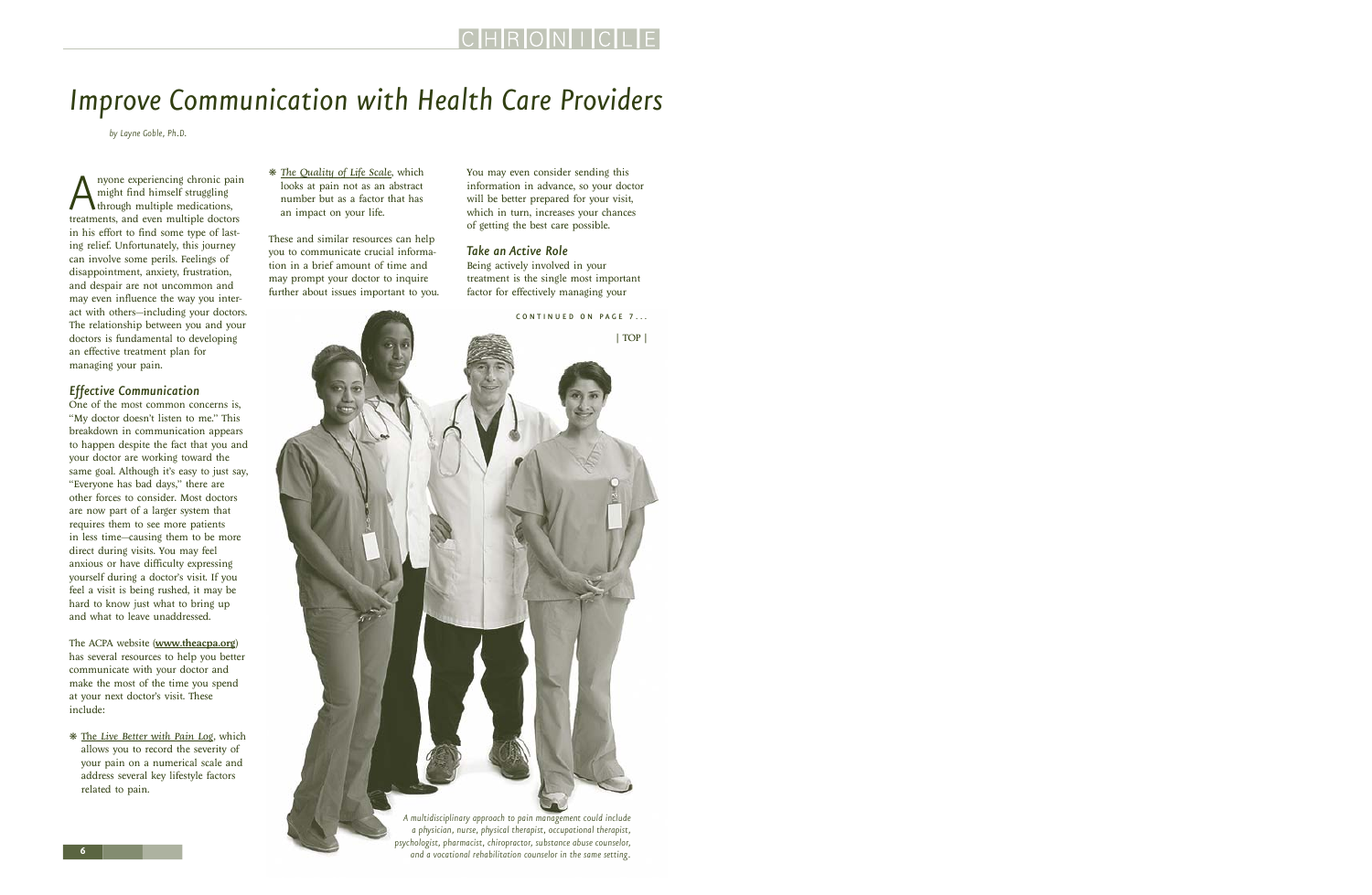#### <span id="page-6-0"></span>CONTINUED FROM PAGE 6...

pain. Your doctor is more likely to be engaged in your treatment when you are actively engaged in following his or her recommendations.

Your doctor may have mentioned the benefits of increasing your physical activity, quitting smoking, developing better sleep habits, managing your weight and stress, or giving up caffeine. There's little doubt that making any one of these changes may seem difficult for many people—especially for anyone experiencing chronic pain. However, discussing these challenges with your doctor shows your willingness to take an active role in your treatment and allows him or her to consider a wider range of treatment options.

There are also times when not following medical advice may have more serious consequences. Doctors often become very concerned when a patient abruptly discontinues a medication or treatment without consulting them. Finding effective pain management interventions frequently involves several trials of medications and non-pharmacological treatments before finding one that is effective without unacceptable side effects. You should speak with your doctor about the benefits and risks of any treatment, and have a clear plan in place for immediately communicating unexpected side effects. Tell your doctor right away, rather than waiting for your next appointment—which could be months away. The *[ACPA CARE Card](http://www.theacpa.org/people/tools.asp)* helps provide useful information for taking your medications.

Keep in mind that overusing your medications, taking medications that are not prescribed to you, using illegal drugs, or excessive alcohol use will often lead to immediate restrictions on the medication options available to you. This is especially relevant when

### **Information to Share with Your Doctor**

- ❉ Sites where you experience pain—including areas where the pain travels.
- ❉ The severity of your pain—usually on a scale of 0 to 10 (where  $o = no$  pain and  $10 = the$  worst pain imaginable).
- ❉ Fluctuations in your pain.
- ❉ Factors that cause your pain to increase.
- ❉ Factors that cause your pain to decrease.
- ❉ Usefulness of medications and other therapies.
- ❉ Changes in your health and health behaviors that affect your pain.
- ❉ Changes in your level of functioning and the onset of any disability.
- ❉ Emotional factors related to your pain.

opioids are involved. Misuse of medications, drugs, or alcohol can interact with prescribed medications in ways that could severely compromise your health and may even have the potential to be deadly. Furthermore, your doctor's license could be put in jeopardy if he or she were to continue to prescribe medications knowing that you're misusing medications or taking illegal drugs. If you or others are concerned about your use of alcohol or other substances you should speak to your doctor about treatment options.

#### *A Multidisciplinary Approach*

A [multidisciplinary approach](http://www.theacpa.org/people/pain_program.asp) to pain management could include a physician, nurse, physical therapist, occupational therapist, psychologist, pharmacist, chiropractor, substance abuse counselor, and a vocational rehabilitation counselor in the same setting. They usually address the biological, psychological, and social aspects of your pain experience in an effort to help you increase your level of activity and functioning. While you may have already tried one or more of the medical interventions included in the multidisciplinary approach, the coordination of therapies is often more effective in managing your pain than trying each alone.

Within a multidisciplinary pain management program, if you find interventions that are unfamiliar or upsetting, discuss the benefits and risks with your doctor. It's to your advantage to keep an open mind about these treatments as you weigh your options. Vocational rehabilitation may be difficult for anyone who has been on disability for extended periods. Physical therapy may be intimidating for anyone fearing a painful flare-up. Changes in medication may be daunting for anyone already comfortable with their course of therapy. Working with a multidisciplinary team can provide the structure and support to expand your options for successful pain management.

Psychologists and other mental health professionals may take a holistic approach that considers biological causes of your pain. They also recognize that chronic pain can also lead to stress in your life and in your relationships with others. They often provide brief interventions to help you better manage your pain, improve your mood, and address interpersonal issues related to your pain experience. They also address depression, anxiety, or anger. Remember, the better you feel emotionally, the better you will be at managing your pain.

**Layne A. Goble, PhD, is a postdoctoral psychology resident with Clinical Health Psychology, VA Connecticut Healthcare System, West Haven, Connecticut.**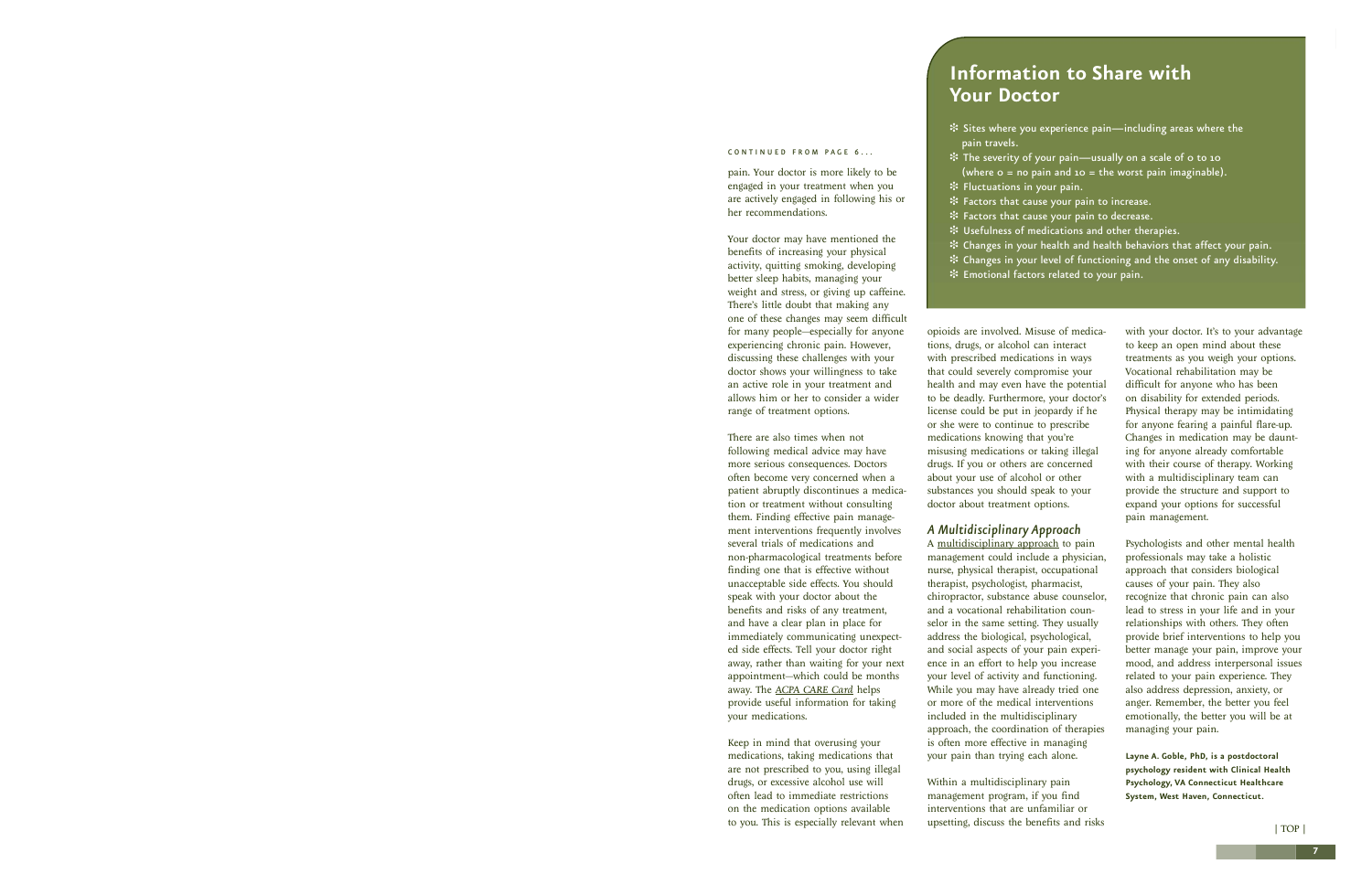### <span id="page-7-0"></span>*How Parents Feel When their Children are in Pain*

*by Maggie Chesnut, National Coordinator, ACPA Growing Pains support group*

Spent the summer living and teaching in Cusco, Peru. My host, Malu, lived with her two children in a middle-class home in the center of the spent the summer living and teaching in Cusco, Peru. My host, Malu, lived with her two children in a city. When I first arrived Malu apologized that I had to make my own bed; she was sure that my servants did it for me in the United States. Neither Malu nor I had accurate ideas of what life was like in the other's country.

Everything in Peru seemed very different to me. Houses were concrete instead of wood or brick, Malu's sister and her mother lived on the floors above and below her, and lunch was the heaviest meal of the day. The taxis raced around with no speed limits or seatbelt laws and markets of vendors behind card tables replaced grocery stores. But, when Malu quietly described the pain and frustration she felt as a mother of a chronically ill child, when her eyes dropped to her clasped hands and she sighed, I saw clearly how human emotion and compassion could transcend distance and cultural differences.

Malu's 16-year-old daughter Joanna suffered from rheumatoid arthritis (RA), limping around the house and crying at night with pain. It was clear that Joanna's physical pain was reflected in Malu's tears. She felt responsible for Joanna's pain and blamed herself every time Joanna's leg began to hurt. As Malu looked into my eyes and pleaded for an answer, I remembered my own mother and father, upset and frustrated every time I had a celiac attack.

"But is there a cure?" she kept asking. I tried to explain that a chronic autoimmune disease would never go away, but that did not mean that her daughter's life was ruined. To Malu, finding a job, having children, and general happiness appeared impossible for a daughter with incurable pain.



She worried about Joanna finding a husband in a country where the main topic of conversation seemed to be, "Do you have a boyfriend?"

Suffering is not limited to the person with chronic pain or illness; it affects all those who love her. It was almost unbearable for Malu to accept that her daughter might have to live with such pain. She was just as upset as Joanna, if not more, every time a doctor's prescription did not "cure" the pain, as she still hoped it would.

In addition, Malu, a single mother, bore the cost of searching for relief on her own. When Joanna begged for money to go clubbing or traveling, her mother had to disappoint her, knowing there was no money to spare. Her feelings of failure as a parent were clear. Malu felt that it was her duty to protect and provide for her children, but she could not defend Joanna from the pain.

In broken Spanish I tried to explain that pain was not death, and that Joanna could live a full and happy life despite chronic pain. I wanted Malu to know that it was not her fault. Even though there was no cure, Joanna could learn to accept her pain. If she could educate herself about her symptoms and treatment options, she could manage her pain, and gain control of her life. Malu was not entirely convinced, but she understood me.

During my time in Cusco I helped Malu and Joanna find websites and books that furthered their understanding of RA. Although at first I was intimidated by the cultural differences, in the end it was not where we lived or our language that mattered, but the experiences themselves—even the painful ones—that brought us together.

**[Growing Pains](http://www.theacpa.org/people/growing_pains.asp) is a support group for chronically ill youth. For more information, contact Maggie Chesnut, Growing Pains, P.O. Box 346, Putnam Valley, NY 10579 or [GrowingPainsACPA@aol.com.](mailto:GrowingPainsACPA@aol.com)**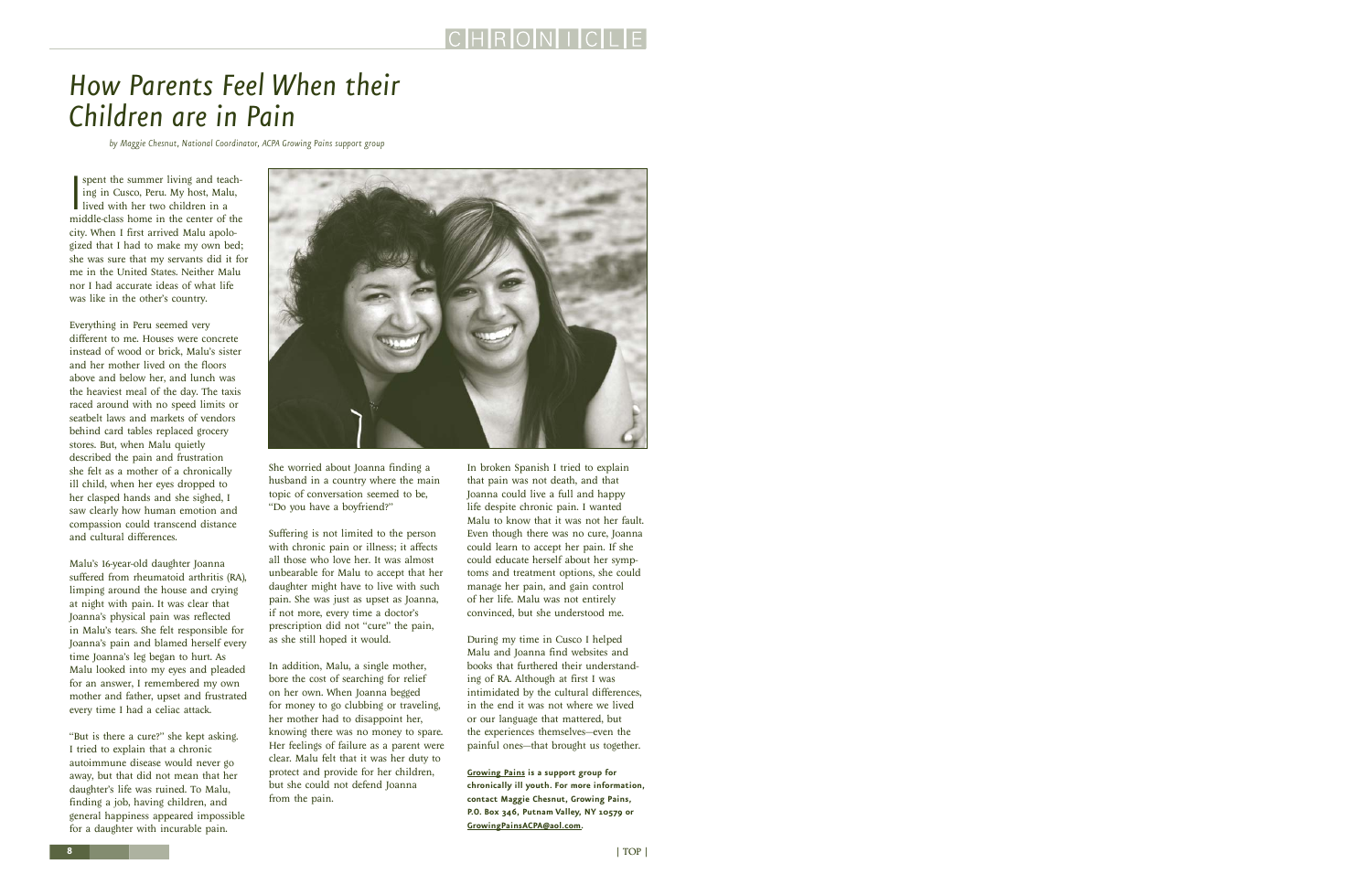### <span id="page-8-0"></span>*Recent Advances in Pain Treatment*

*by Steven Feinberg, MD*

#### *So what's new in pain treatment?*

Some of these relatively new and interesting developments in pain treatment represent possible successes, while others provide new information about possible problems or side effects. It is important to remember that new developments have not withstood the "test of time," during which more revealing research may be conducted. Nevertheless, it could be important for people with chronic pain to consider these new developments as they make treatment decisions.

### *Medications for Pain*

*Duloxetine (Cymbalta) for neuropathic pain*  The antidepressant duloxetine has demonstrated benefits for people with some forms of neuropathic pain. It is FDA approved for painful diabetic neuropathy and it has shown efficacy in fibromyalgia but is not FDA approved for it. Research has not been published on the effectiveness of duloxetine for other types of neuropathic pain, musculoskeletal (i.e. arthritis), or visceral pain, like interstitial cystitis. It is important to note that although duloxetine and related drugs are referred to as antidepressants, recent evidence does suggests that it may have direct analgesic effects beyond its antidepressant benefits.

#### *Pregabalin (Lyrica) for managing fibromyalgia*

On June 21, 2007, the anti-seizure drug pregabalin (Lyrica) was approved by the FDA for the management of fibromyalgia syndrome. The agent is also approved for the management of neuropathic pain associated with diabetic peripheral neuropathy and postherpetic neuralgia, and in epilepsy for the adjunctive treatment of partial onset seizures in adults. Pregabalin not only appears to improve pain in persons with fibromyalgia, but it also has a broader effect on improving function, according to a randomized, placebo-controlled trial (abstract 695) presented at the 2007 annual meeting of the American Pain Society. Recent studies show pregabalin efficacious for central pain (brain or spinal cord injuries) and pain after surgery.

#### *Possible new risks with chronic use of PPIs*

Many people with pain take non-steroidal antiinflammatory agents (NSAIDs). Because of heartburn, ulcers, and other gastrointestinal problems, their doctors also prescribe the use of acid-suppressing proton pump inhibitors (PPIs) for prevention and treatment. A study published in 2006 raised concerns because the chronic use of PPIs might have a significant impact on the rate of hip fractures. The authors think that acid-suppressive therapy may be increasing the risk of hip fracture by decreasing calcium absorption. Thus, as with all medications, PPIs must be used with caution and the disadvantages must be weighed against the benefits.

#### *Possible Treatments for CRPS*

It has been suggested that N-methyl-D-aspartate (NMDA) receptors may play a role in clinical chronic neuropathic pain, including complex regional pain syndrome (CRPS), also known as reflex sympathetic dystrophy (RSD). If this is true, then it is possible that blocking NMDA receptors would be beneficial. But these agents' side effects include lightheadedness, dizziness, tiredness, headache, nervous floating sensation, bad dreams, and sensory changes. Drugs that have clinically relevant NMDA-blocking properties include ketamine, amantadine, memantine, dextromethorphan, and methadone. The concept of NMDA blocking in neuropathic pain is reasonable but there is a strong need for more research and perhaps development of newer agents with fewer central nervous system side effects.

Recently, there has been significant interest in the use of thalidomide as a treatment for CRPS. This is based on the possible role played by natural chemicals found in the body called inflammatory cytokines, which thalidomide inhibits. There are no published clinical trials on thalidomide use in CRPS, only case reports demonstrating benefit. The drug is currently being studied in clinical trials, but because of its history of causing birth defects, women of childbearing age have been excluded, and extensive monitoring is required.

Bisphosphonates (e.g., pamidronate, clodronate, and alendronate) inhibit calcium bone resorption and have demonstrated some benefit in CRPS studies. Further research is needed. The data on bisphosphonates looks promising but side effects are a major concern.

Topical DMSO (dimethyl sulfoxide) 50% and oral NAC (N-acetylcysteine) recently were shown to possibly have some benefit in CRPS but there is no scientific evidence yet.

*Concerns about Long-term Use of Opioid Analgesics*  While opioid (narcotic) analgesics have been the mainstay for treating chronic intractable pain for quite some time, there are growing concerns about the long-term use of high dose opioids.

The problem with long-term reliance on opioids is that prolonged use may heighten the risk of accidental death from respiratory depression (although most people do become tolerant to the respiratory depressive effects). It can also result in problems including tolerance, hyperalgesia (abnormal pain sensitivity), hormonal effects (decreased testosterone levels, decreased sex drive, and irregular menses), depression, and

CONTINUED ON PAGE 11...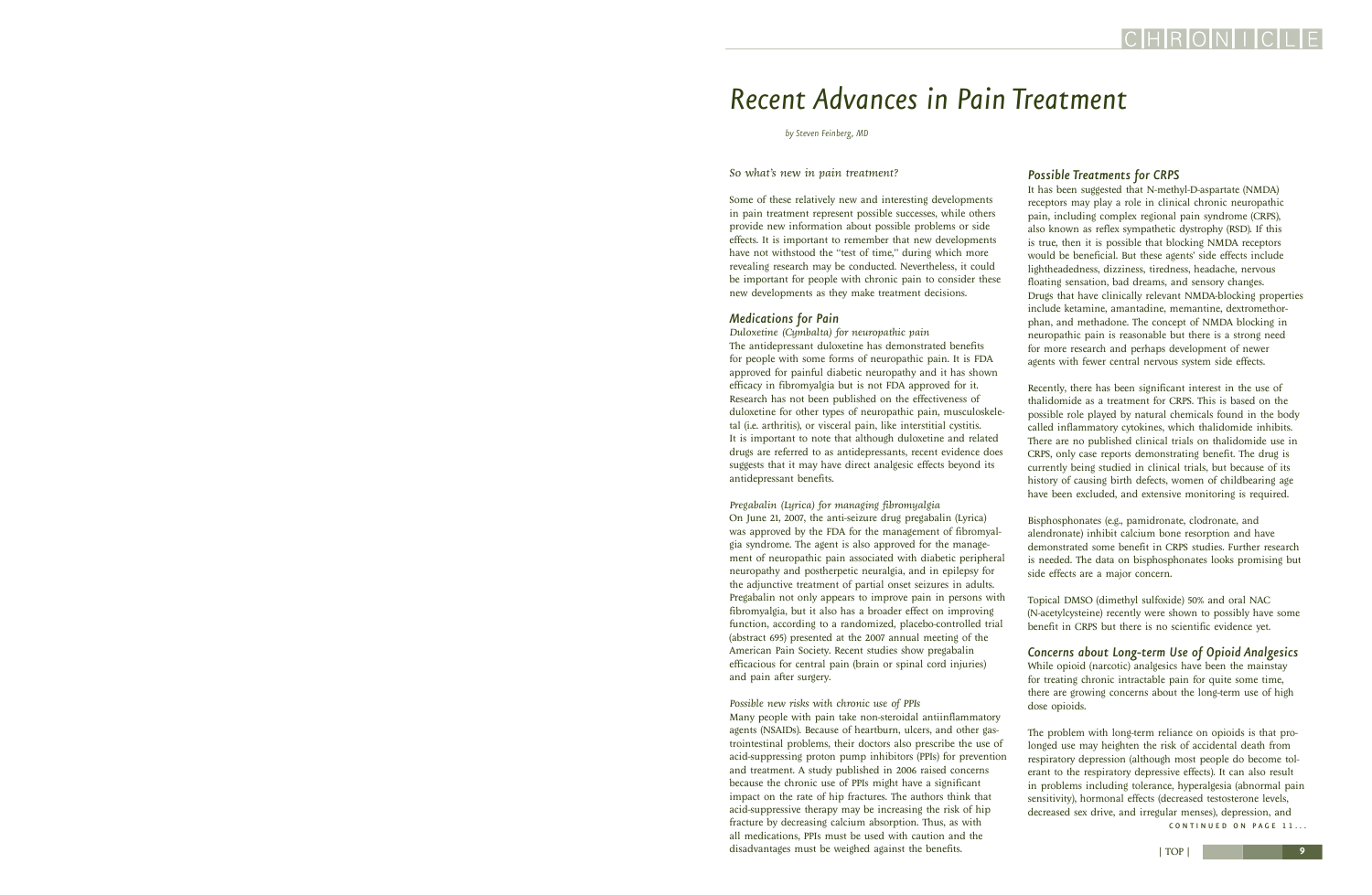### <span id="page-9-0"></span>*ACPA Update*

### *New ACPA Groups*

*Welcome to our new groups and facilitators.*

*Jana Hamik Santa Rose/Sebastopol, CA*

> *Jeanne Telep Fort Myers, FL*

*Sherry & Cliff Mulder Grand Rapids, MI*

> *Jerry Becker Bronxville, NY*

*Beth Fellows Asheville, NC*

*Rex Marshall Uniontown, OH* 

*Elizabeth Blaney Medford, OR* 

*Elisha Paolini Telford, PA*

*Tom Tisher Green Bay, WI* 

*Marie Berrios Puerto Rico*

#### *New Regional Directors*

*Samantha Nagy Michigan*

*Michael Scott Washington*



### *IMMPACT Study Reveals Common Concerns*

When it comes to persistent and recurring pain, no matter what the cause or lifestyle might be, most people talk about the same issues. While this may make people with pain seem similar, there is still a need for each individual to have a tailored approach to pain management.

This complex problem was recently explored in "Identifying Important Outcome Domains for Chronic Pain Clinical Trials: An IMMPACT Survey of People with Pain," in-press and scheduled for publication in *[Pain](http://www.iasp-pain.org)*, The Journal of the International Association for the Study of Pain.

The Initiative on Methods, Measurement, and Pain Assessment in Clinical Trials (IMMPACT) was formed in 2002 to recommend a set of outcome domains and measures for chronic pain studies. These recommendations were based primarily on the perspectives of clinicians and researchers. This new study, however, was done to learn what individuals with chronic pain consider most important.

In the study's first phase, focus groups of patients were asked to identify 19 aspects of their lives that were significantly affected by the presence of their pain symptoms. They were also asked what criteria they would use to evaluate whether or not treatment was effective in alleviating these problems. In phase two, through a survey posted on the ACPA website, 959 participants were asked to rank the importance of various quality-of-life aspects on a scale of one to ten.

The results indicated that all 19 aspects of daily life mentioned by the focus groups were considered important (score of 8 or greater) by the survey participants. In addition to pain reduction, these most important aspects were enjoyment of life, emotional well-being, and reducing fatigue, weakness, and sleep-related problems.

The study showed that chronic pain clearly affects health-related quality of life and that people with pain consider functioning and well-being as important parts of their lives that are affected by their symptoms.

When asked what participants would like most from new treatments, focus group participants answered: getting restful sleep; having more energy; be able to clean my house, and be able to take a 2-hour trip. One said, "Just 2 hours of anything and I could go for sure, and just pick up and take off without thinking that I'm going to pay for this tomorrow." Another wanted to have better control and stop taking so many pills.

Pain had an impact on 19 important aspects of daily life including sleep, sex life, employment, home care, relationships, family life, social and recreational activities, physical activities, emotional well-being, fatigue, weakness, and cognitive functioning. Survey respondents said that pain very significantly interfered with general activities, mood, walking ability, work/housework, social/recreational activities, relations/friendships, sleep, and enjoyment of life.

The study authors said that knowledge of the pain-related outcomes that people with pain consider important has the potential to greatly improve assessments. Does the impact of a pain treatment include beneficial effects on patient well-being and health-related quality of life? This research can help improve the validity of comparisons of the overall benefits of treatment.

**Identifying Important Outcome Domains for Chronic Pain Clinical Trials: An IMMPACT Survey of People with Pain. Dennis C. Turk, University of Washington; Robert H. Dworkin, University of Rochester; Dennis Revicki and Gale Harding, United BioSource Corporation; Laurie B. Burke, Sharon Hertz, and Bob A. Rappaport, United States Food and Drug Administration; David Cella, Northwestern University; Charles S. Cleeland, MD Anderson Cancer Center; Penney Cowan, American Chronic Pain Association;**   $CONTINUED ON PAGE 11...$  [| TOP |](#page-0-0)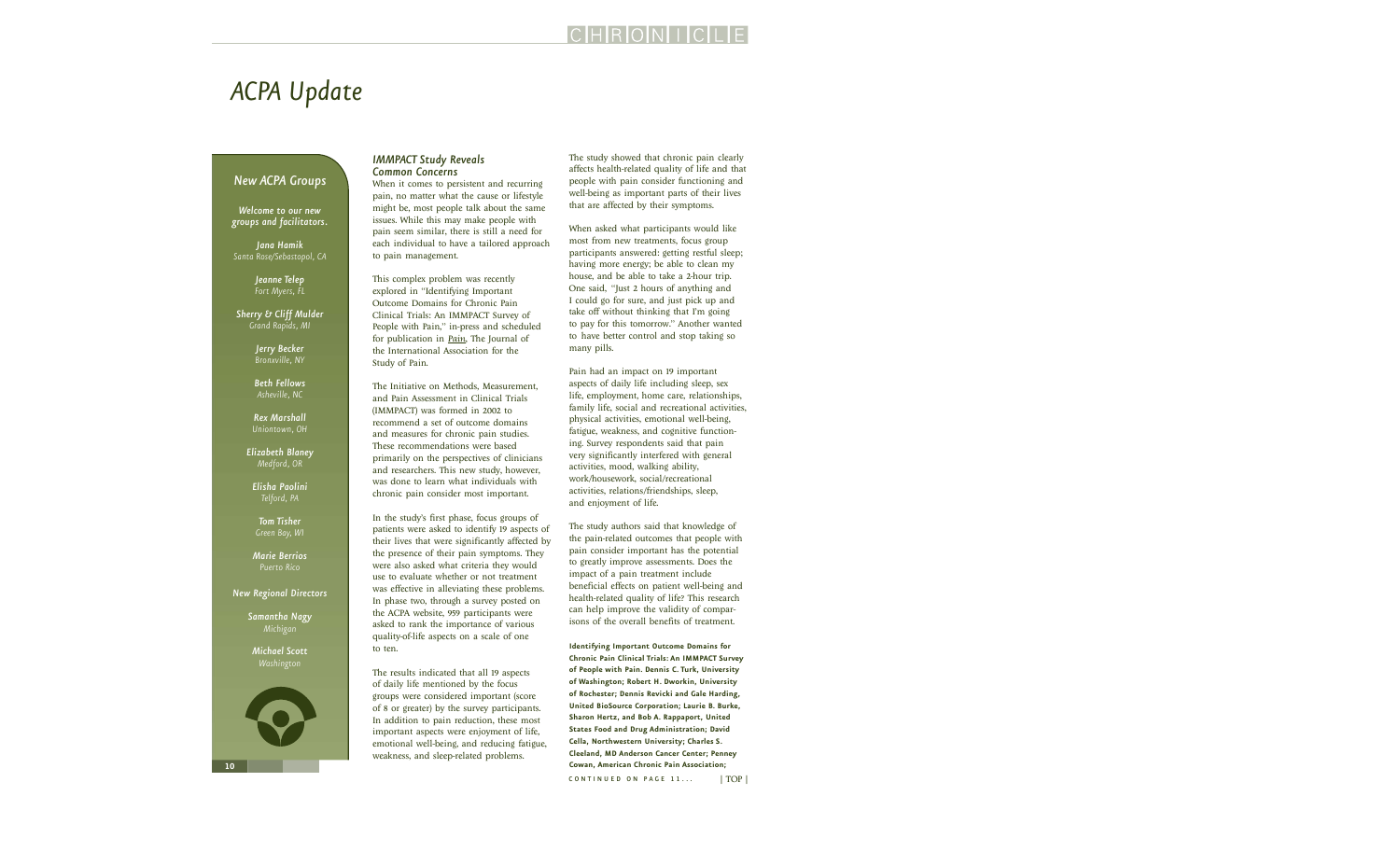#### <span id="page-10-0"></span>CONTINUED FROM PAGE 10...

**John T. Farrar, University of Pennsylvania; and Mitchell B. Max, National Institute of Dental and Craniofacial Research, National Institutes of Health, Department of Health and Human Services.**

#### *Sharing the Consumers' Viewpoint*

When Penney Cowan, Founder and Executive Director of the ACPA, addressed the American Bar Association Section of International Law, she told them that information about health care must be provided at a level that the majority of consumers can understand. She presented "Regulating the Reimbursement of Medicine: Rights of Patients and other Stakeholders from a Consumer's Point of View" at the group's fall meeting in London, England, October 3–6, 2007.

"There is a wealth of information from a variety of sources, but we struggle to unlock the information, which is hidden in unfamiliar language and massive forms," she said. "Do we really have a choice of physicians, treatments, tests and medications? Or do we find

ourselves in a maze of regulations and dead ends, controlled by third party payers, that tend to worsen our suffering and, in many cases, prevent us from receiving proper or timely medical care?"

Penney explained that obstacles stand in the way of true Evidence Based Medicine, which should be a blend of science, clinical practice, and consumer values to inform healthcare delivery and decision making. Along with researchers, payers, academics, and policymakers, consumers must have a voice in decisions about access, regulations, care decisions, and implementation of services.

"If we, as a society, do not begin to implement these recommendations, we put ourselves at risk for less choice, less involvement in treatment decisions, and less access to potentially lifeenhancing therapies and interventions," said Penney. "It is imperative that the consumer have a voice at the table every step of the way." [| TOP |](#page-0-0)

### **Recent Advances** continued FROM PAGE 9...

suppression of the immune system. While opioids may initially be prescribed to reduce pain and we hope improve function, the treatment may actually produce the opposite result.

The exact relationship between higher opioid dosage and risk is not yet clear, but a troubling pattern of increased numbers of deaths associated with prescription opioid use has emerged during the same period that average dose size has significantly increased.

Respiratory depression (a reduced drive to breathe) with opioid use is a serious concern. It can be fatal when doses are increased rapidly or in opioid naïve persons. In addition, opioids become particularly dangerous when used in conjunction with alcohol or with other medications that can worsen respiratory depression—sedative-hypnotics, benzodiazepines, anti-depressants, and muscle relaxants—or with alcohol.

*Part Two of this article—implantation technology and other treatments—will appear in the next issue of* The Chronicle.

**Dr. Steven Feinberg, Physiatrist and Pain Medicine Specialist, evaluates and treats patients with complex cases in his Palo Alto, CA office**.



*The Chronicle is published quarterly by the American Chronic Pain Association.*

*We welcome essays, poetry, articles, and book reviews written by people with chronic pain or their families.*

*Please send inquiries to:*

The ACPA P.O. Box 850 Rocklin, CA 95677

**Executive Director:** Penney Cowan

**President, Board of Directors:** Nicole Kelly

**Medical Editor:** Steven Feinberg, M.D.

**Copy Editor:** Alison Conte

**Special Features:** Sally Price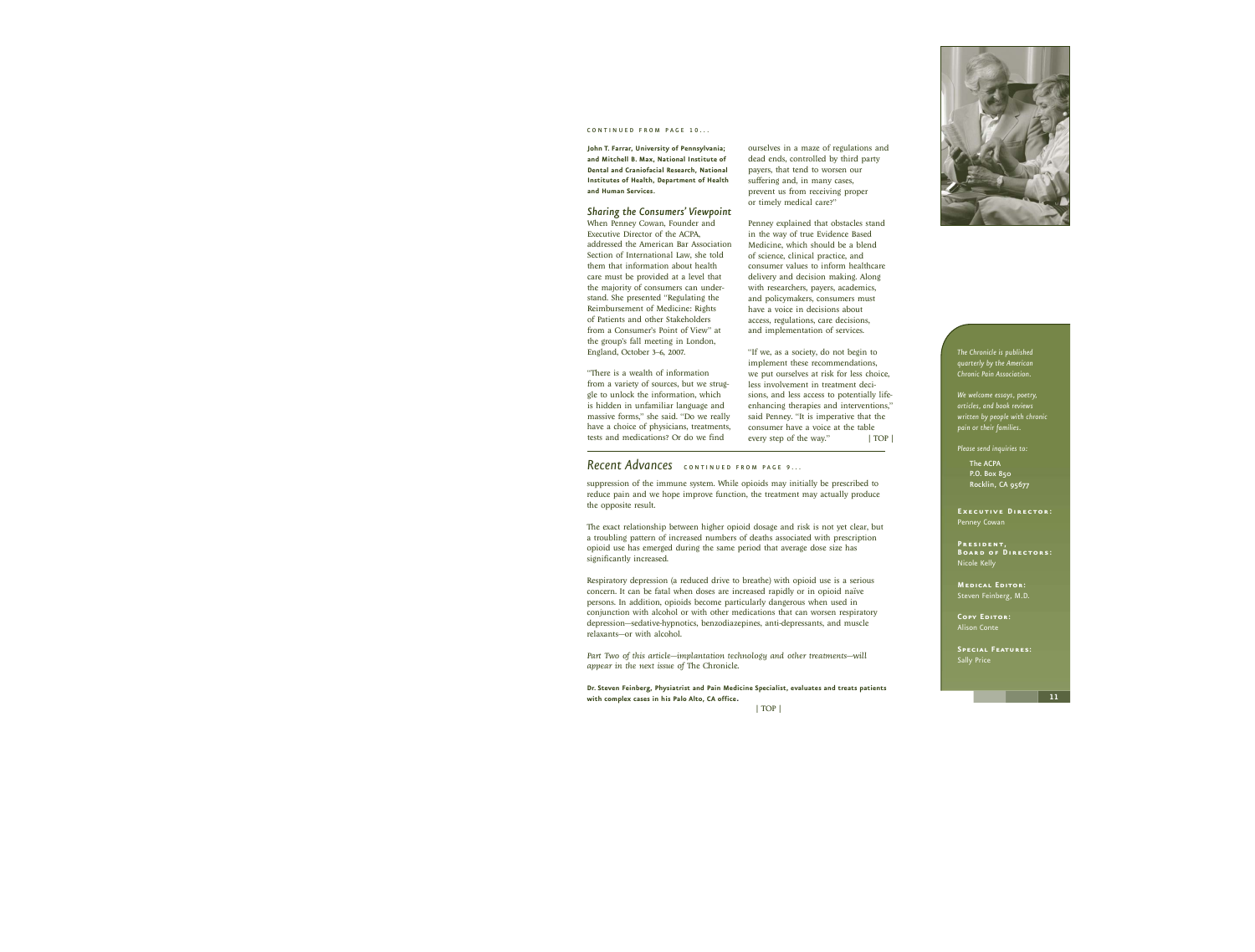# <span id="page-11-0"></span>*Board Member Profile: Nicole Kelly*

*by Alison J. Conte*

*This is part of a series of articles intended to give readers more insight into the interests and contributions of ACPA board members.*

Nicole Kelly and the ACPA go *way* back.

In fact, she was the organization's third board member, joining almost 25 years ago in 1983, just three years after ACPA was founded.

She was recommended as a board member who could provide expertise in writing and pubic relations, two skills strongly needed by the fledgling ACPA. "With Penney [Cowan], I worked on all the manuals, marketing materials, and the newsletters," Nicole said. "We were lucky to have a good mix of skills in our board members—medical, legal, and financial expertise—that allowed us to do the work ourselves."

A human resources communications consultant living in Pittsburgh, Nicole contributed countless hours of time to ACPA, serving as president twice. Currently, she oversees production of

the website and *The Chronicle*, coordinates the ACPA annual board meeting, and directs many marketing efforts. Since she retired from formal employment several years ago, she is now a grandmother and full-time volunteer. Nicole was again elected ACPA board president in October 2007.

"It has been very satisfying for me to see this organization grow and reach the large audience we reach today," she said. "I think I'm a good problem solver and writer. It's been rewarding to find a way to use my skills to make a difference in people's lives."

Nicole is pleased that ACPA has stayed clearly focused on its mission, always asking what any new project would mean to a person with pain. "This has kept us fresh and tightly directed. This perspective and the expertise that grows from it have made us a valued voice in the international discussion about pain, treatments, and policy," she said.

Looking ahead, Nicole envisions a future in which ACPA goes beyond paper manuals to share knowledge through interactive, online communications. "We will also try to meet the needs of special interest groups adolescents, people in rural areas, the urban poor, and other underserved and overlooked populations," she said.

One current project, the study on pain in the emergency department, addresses yet another often-missed element of access to care. "There is a need for greater understanding on both sides of the Emergency Department door among health care providers and people with pain," said Nicole.

All this requires a broader financial base, to support staff and new electronic initiatives. "While we are thrilled to have support from pharmaceutical firms, we must go further and diversify our funding sources," she said.

"With such a small staff, the ACPA has been challenged to mobilize and engage the board members in ways that move our agenda forwards," said Nicole. "We have the talent and the interest. We need to transform that interest into action." [| TOP |](#page-0-0)

### **Pain Relief: Your Way**

Have you developed a special approach to pain management? Do you use a hobby, unusual volunteer work, personalized meditation technique, or homemade assistive devices to help you cope?

We would like to hear about it for a story in *The Chronicle*. Please describe it, and yourself, in a few paragraphs and we'll include you in the story. *Write to Alison Conte, Editor, 112 Bower Drive, Sewickley PA 15143 or [ACPA@pacbell.net](mailto:ACPA@pacbell.net) before January 15.*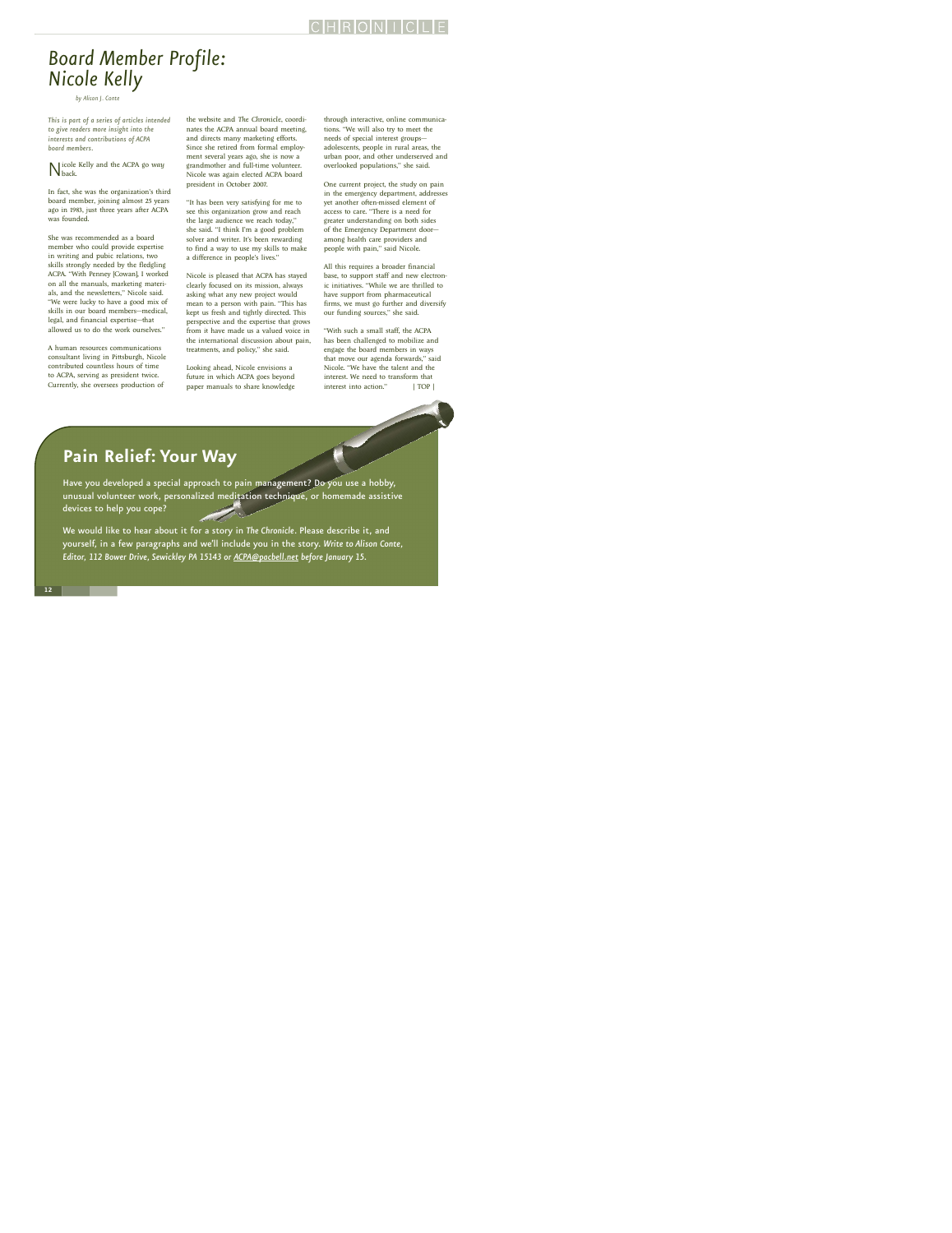### <span id="page-12-0"></span>*Book Reviews*

*The Anatomy of Hope. How People Prevail in The Face of Illness By Jerome Groopman, MD*

Reviewed by Alison J. Conte

Dr. Jerome Groopman, a professor at the Harvard Medical School, scientifically examines the biology behind hope and how physical changes can make it easier to be hopeful. In turn, hopeful feelings can actually improve the physical condition.

"Hope can flourish only when you believe that what you do can make a difference, that your actions can bring a future different from the present," Dr. Groopman says, adding that to have hope is to believe you can control your circumstances.

Dr. Groopman also discusses his early years as a physician, in which he struggled with telling seriously and terminally ill cancer patients their prospects. Would knowing their prognosis curtail false hope or would it result in less pleasure during their final days? He learned that his patients were more resilient than he thought, and that it was important to give them opportunities for hope.

Because he believed that hope could actually influence the possibility of a cure, he sought "a place where both hope and truth could reside." He describes patients who reach back to the "touchstones of one's heritage and faith to find freedom of the spirit and control over one's life."

He admires patients who continue to hope for a cure even when faced with cancer, pain, and difficult therapies, saying, "To hope under the most extreme circumstances is an act of defiance that … permits a person to live his life on his own terms. It is

part of the human spirit to endure and give a miracle a chance to happen."

He also learned the value of providing the "medicine of friendship," often as important as any other treatment in healing the body and the spirit.

The author continued to explore the biological mechanisms by which the feeling of hope can contribute to clinical recovery. He now asserts that hope can change brain chemistry, reducing the pain we feel, improving muscle, cardiac, and respiratory function.

This book is very interesting to read, as Dr. Groopman discusses his theories through the stories of very ill patients, including himself. He reveals how their sense of hope, or lack thereof, influences the outcome of their illness. He easily explains complex medical cases and uses a story-telling style to involve the reader.

*Random House Books, 272 pages, \$24.95, ISBN: 978-0-375-50638-3 (0-375-50638-1); [www.randomhouse.com](http://www.randomhouse.com)*

### *The Myth of Pain By Valerie Grey Hardcastle*

Reviewed by Tracy Zuckerman

The Myth of Pain is an advanced condensed course on a wide variety of extremely intellectual concepts and theories. I hoped that in reading this book I would discover a new bit of information that could provide me with some insight about chronic pain. I feel that those of us who live with chronic pain must continually educate ourselves about treatments/theories and always advocate for better health.

Pain is a very diverse phenomenon and has many different interpretations for each of us as individuals. Our bodies perceive and receive sensations

of pain as warning signs to pay attention. So it was with anticipation that I tried to stay focused on the accumulation of knowledge and facts that were presented in the book.

The author states that "pain research has been unchanged for a century" despite it being a primary cause of disabilities and missing work. She says, "in short, pain is the most disabling disease around."

We know there are many dimensions to pain but readers will be impressed with the variety of views and theories that exist. The author presented much data and research and explored these in detail. It would be helpful to have a medical dictionary nearby.

The author states many facts and opinions while maintaining that pain should not be considered a mental disorder, and discussing the DSM guidelines. At times, I felt the book would be too complex for the average person, as I had to digest and re-read many parts. But there were glimmers of positive things that were clearly stated. For example, she discusses how doctors could spend more time and money on different tests proving that sometimes they can then determine the complex origin of the pain.

I'm not sure if this book clearly addressed the needs of those with chronic pain. But it does cite theoretical knowledge and many different hypotheses. At times, it was a tedious struggle and very academic. I think doctors/therapists and philosophers should read this to understand the mind, body, and psychic connections to pain, but even as an educated person with pain, this book was a little over my head.

*314 pages from [The MIT Press](http://mitpress.mit.edu/catalog/item/default.asp?ttype=2&tid=8562) (November 19, 1999); \$57.50; ISBN-10: 0262082837*